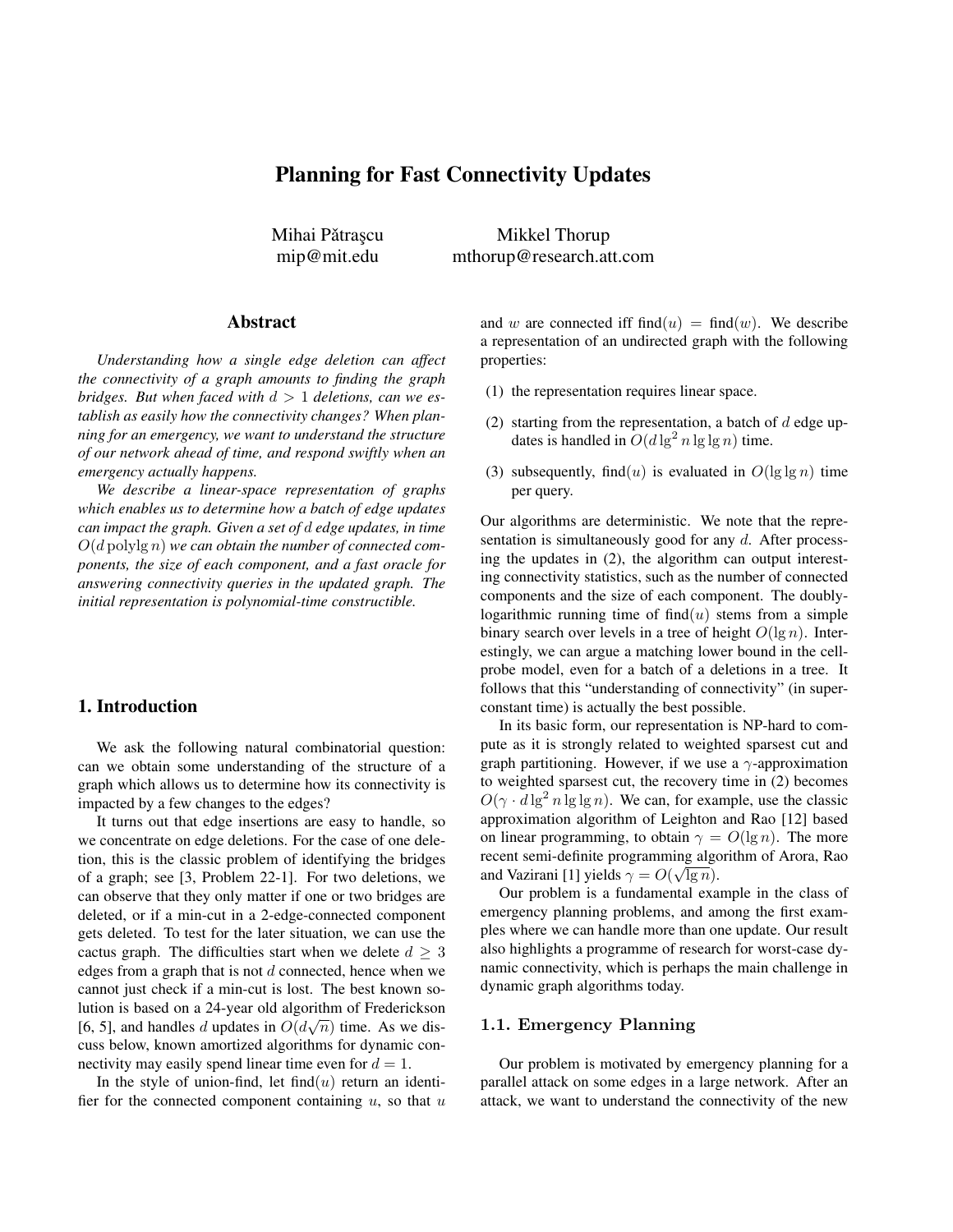graph, without a prolonged period of confusion. The basic nature of emergency planning is that we are willing to invest a significant amount of resources into preparation, in order to respond swiftly when an emergency actually happens. Formally, we translate this into polynomial time for off-line preparation, in order to respond in polylogarithmic time per actual change.

In physical networks, one can think of parallel attacks such as the impact of an earthquake on a road network. In computer networks, such as an IP backbone, the scenario is notoriously frequent. Here, a single cable cut can take down many logical links. Moreover, there are many different protocol errors that take down several routers simultaneously. Finally, we have to deal with links being flooded by malicious attacks from worms and viruses.

We note that the paradigm of emergency planning is also very relevant to nonemergency situations, where there are a lot of updates, but only a limited number of *net* changes since the last off-line preprocessing (most changes are undone). In this case, update times are linear in the number of net changes. For example, if we preprocess a copy of the US road network once a year, the picture is never too different from the last preprocessing and we do not care if the same road is opened and closed many times. Similarly in an IP backbone, the vast majority of the link updates are links going down and back up, with relatively few net changes to the network.

Previous work. There has been a lot of previous work on preparing for a single update to the network. For connectivity queries, this is precisely why the notions of bridges and articulation points are studied. Other queries include reachability in directed graphs [11], the shortest path with fixed source and destination [9, 15], and all-pairs shortest paths [4, 2]. Like our algorithm, most of these examples make essential use of the asymmetry of emergency planning: to optimize the query, the preprocessing is asymptotically slower than computing a single answer from scratch.

In general, for the case of a larger batch of updates, there has been little progress in obtaining very good update time based on preprocessing. Besides our algorithm, we are aware of one other example in this direction: the algorithm of [19] for all-pairs shortest paths, which is the key component in a worst-case fully-dynamic algorithm.

An obvious alternative to designing new algorithms is to use existing work under other paradigms, such as fullydynamic or decremental problems. However, due to its unique constraints, emergency planning is not easily replaced by these paradigms. For example, we have been vastly more successful at designing amortized algorithms than worst-case algorithms for dynamic graph problems. But emergency planning has little use for amortization, and the perspective of spending a lot of time for a few updates is unacceptable in real-time systems. The cases of shortest paths [19] or connectivity (Section 1.2) are telling: the amortized algorithms degenerate into a full reconstruction in the worst possible moments, when one key edge gets deleted, significantly disrupting the connectivity of the network.

On the other hand, even if we had good worst-case algorithms, it is somewhat unlikely that they will ever be as efficient as algorithms that benefit from careful preprocessing. Even in our own example, we remark that the  $O(\lg \lg n)$  upper bound for queries is exponentially better than the query *lower bound* for the fully-dynamic case [13].

Finally, we find that the challenge of preprocessing provides significant appeal for studying such problems. The planning aspect forces us to understand the structure of graphs in new, algorithmically interesting ways, which inevitably leads to appealing combinatorial problems.

## 1.2. Relation to Fully-Dynamic Connectivity

Worst-case algorithms. A solution to dynamic connectivity with worst-case running times immediately solves our problem. In STOC'83, Frederickson presented such an algorithm with update time  $O(\sqrt{m})$ . A general sparsification technique of Eppstein et al. [5] from FOCS'92 transformed this bound into  $O(\sqrt{n})$ . Since then, however, this problem has seen no improvement, and worst-case dynamic connectivity stands as perhaps the most fundamental challenge in dynamic graph algorithms today.

Our results provide some hope for this problem, showing how to be worst-case efficient after some preprocessing: if the number of net changes since the preprocessing is  $O(n^{1/2-\epsilon})$ , we obtain a better worst-case running time. In fact, our approach highlights some explicit challenges, and possibly a path for future research towards dynamic connectivity with polylogarithmic time per update. See Section 1.3.

Amortized algorithms. If we are satisfied with amortized bounds, significantly better bounds are known. Henzinger and King [8] were the first to obtain a randomized algorithm with polylogarithmic update time. Holm, de Lichtenberg and Thorup [10] provide the best deterministic solution, requiring  $O(\lg^2 n)$  amortized time per update. Thorup [18] gives the currently best randomized solution, supporting updates in  $O(\lg n (\lg \lg n)^3)$  time.

Unfortunately, the polylogarithmic amortization in these results only works if we start from an empty graph. When starting from an arbitrary graph, these algorithms can happily spend linear time even on the first edge deletion.

In particular, a central amortization technique originating in [8] and present in all subsequent algorithms is based on the following observation: If a component is split in two,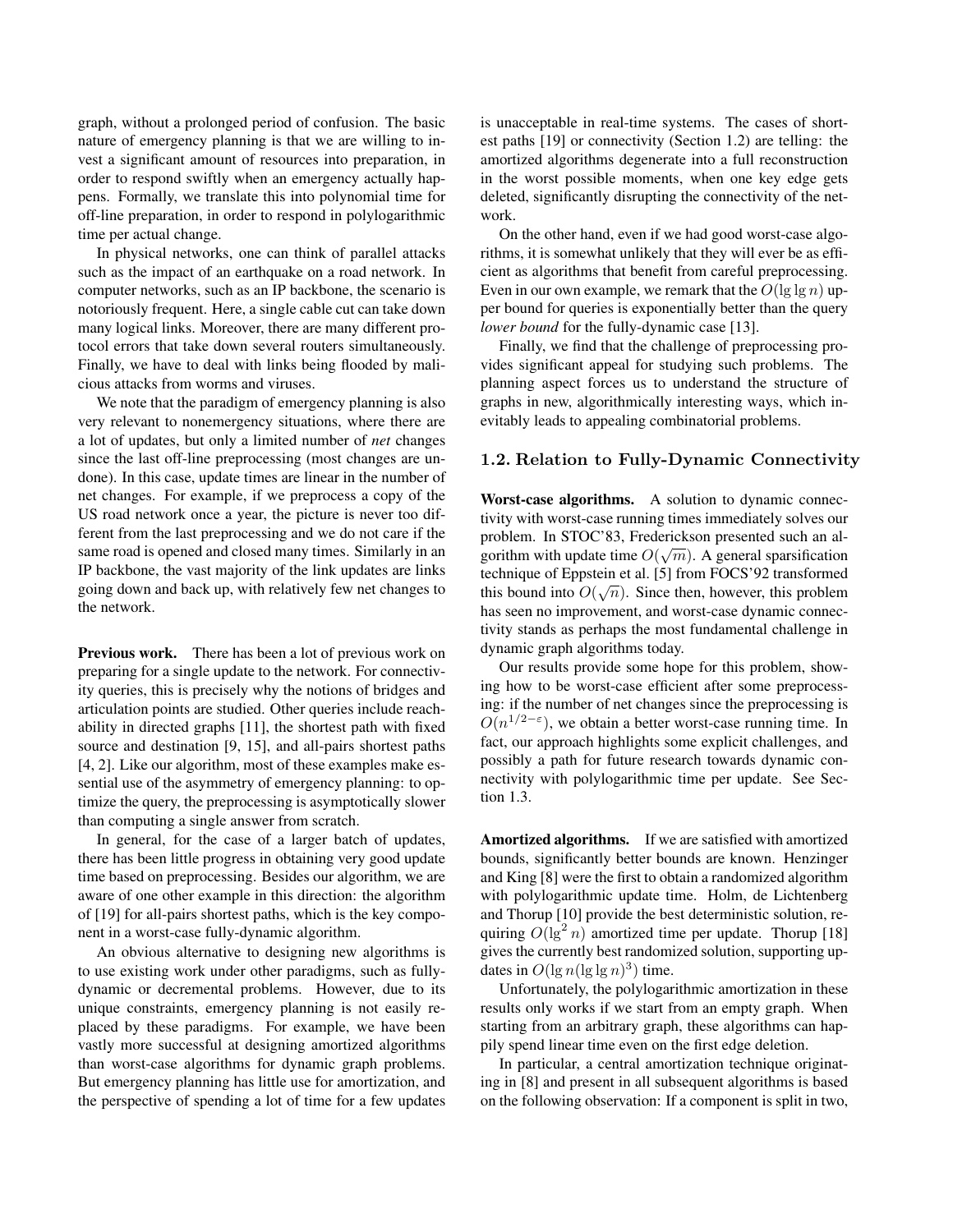we can afford to investigate all vertices in the smaller half, since this guarantees that each vertex is investigated only a logarithmic number of times overall. Amortized over an arbitrary long sequence of deletions, this leads to a total number of  $O(n \lg n)$  investigations. However, if we just have one edge deletion splitting a component in two, this deletion alone may take linear time. Such accounting is useless for getting bounds limited in terms of  $d$ , the number of edges actually deleted.

To make matters worse, note that this amortization scheme tends to be slow precisely when the state of affairs is already bad enough. If a central hub in the network goes down, affecting the graph structure significantly, the algorithm degenerates into a linear scan.

Amortization starting with an arbitrary graph. An interesting question is whether we can in fact obtain an amortized algorithm starting from an arbitrary graph, not just an empty graph. We would like to handle an arbitrary number of updates, spending polylogarithmic time per update on the average. Our algorithm does not quite achieve that, but gives some noteworthy bounds. After d updates, we can recover connectivity information in  $O(d \cdot \text{polylg}(n))$  time, but this does not mean that a single new change will take less than  $O(d \cdot \text{polylg}(n))$  time. Nevertheless, if the total number of changes is  $O(m^{1/2-\epsilon})$ , our total update time is sublinear, beating previous approaches. Obviously, our improvement is bigger if the number of net changes is small, or the changes come in batches, like parallel attacks.

### 1.3. Technical Contributions

The starting point for our algorithm is the amortization of Henzinger and King [8]. The main idea of that algorithm is to classify edges into  $\lg m$  levels, with at most  $m/2^i$  edges on level  $i$ . The algorithm maintains a spanning tree of the graph, which is minimal with respect to level numbers. If an edge of the spanning tree is deleted, we search for a replacement at the edge's level. That is done by sampling edges, and testing if they cross the cut that was just induced on the tree. If we fail to find a replacement edge after a number of trials, we can conclude with high probability that the cut is sparse. Then, we can promote all edges of the cut to the next level, without violating the constraint on level sizes. Paying for the promotion is done by the amortization technique of promoting things in the smaller half. After this promotion, the search for a replacement edge continues on the next level.

We view the levels of this analysis as a hierarchical decomposition of a graph. As discussed previously, the obvious problem with the algorithm of [8] is the amortization technique: promoting all edges of a sparse cut can be triggered by one delete, and it can be very expensive if the cut is close to linear size. To avoid this possibility one would intuitively want to "preload" the hierarchy such that no promotion is necessary. This is roughly equivalent to guaranteeing that every level of the hierarchy is an expander, i.e. contains no sparse cut to promote.

It is probably not a surprise that such a preloading scheme fails. Roughly speaking, deletion of some  $d$  edges on level 1 can "split", say, 2d edges on level 2: these edges are no longer in the same connected component. Once these edges are disconnected, they can induce a split of 4d edges on level 3, and so on. The point is that locally in the hierarchy, the effects of a delete may outnumber slightly the deleted edges, and things can spiral out of control. This example again emphasizes the contrast to amortization, where we would be happy that a lot of edges get promoted to high levels at once, since the total number of promotions over time is bounded anyway.

Our suggestion is to preload everything, so that on every level i, even *deep* cuts (cuts including edges from levels  $\leq i$ ) are not sparse. This enforces a global constraint, and thus guarantees that the magnitude of side effects does not cascade. To put things in a different light, we view the levels as a reweighting of the graph, where weight is concentrated on increasingly fewer, but more critical edges. We then exclude sparse cuts with respect to this weighting. This deepcut approach induces many important changes, including unfortunate ones like reliance on weighted sparsest cut.

Finally, we need to warn the reader that our actual implementation of this combinatorial idea is totally divorced from [8]. Our algorithm is deterministic, and faster by a logarithmic factor. Our representation uses linear-space, in the spirit of [18].

Somewhat surprisingly, our algorithm manages to answer connectivity queries without maintaining a certificate for connectivity, i.e. without even implicitly maintaining a spanning forest. If an explicit spanning forest is requested, we can still maintain one using a randomized algorithm with a slightly larger running time of  $O(\gamma d \lg^3 n)$ . To our knowledge, ours is the first dynamic connectivity algorithm which can benefit from nonexplicit understanding of connectivity.

Challenges for Future Research. Depending on the reader's mood, our solution brings renewed hope for dynamic connectivity with worst-case polylogarithmic bounds, or highlights some major roadblocks which keep us away from such a result. Here are some of these challenges:

1. Obtain an amortized algorithm starting from any graph. Without insisting that our hierarchy be made fully dynamic, we can ask at least that it provide a smooth transition into maintaining a hierarchy with an amortization technique. One reason this is difficult is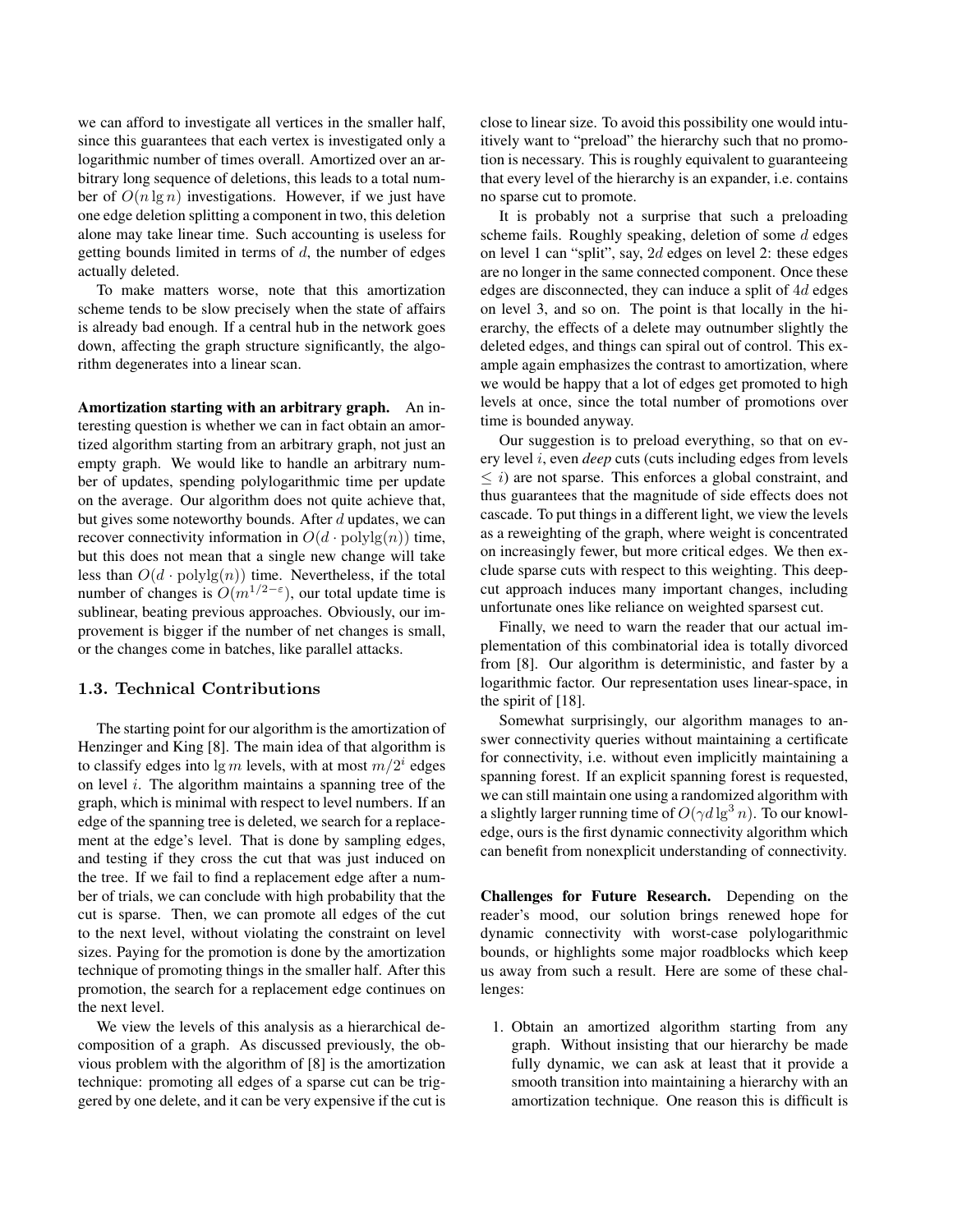that our recovery algorithm needs to examine deleted edges in a strict order through the hierarchy.

- 2. Reduce the preprocessing time to  $O(n \text{ polylg } n)$ . This is clearly required before any dynamization is attempted. One way to do this would be to first give a polylg *n* approximation for weighted sparsest cut in almost linear time. This was recently achieved by Spielman and Teng [16] for the unweighted version. However, extending combinatorial approaches similar to theirs to the weighted case appears to be a difficult problem.
- 3. Show that (something similar to) the hierarchical decomposition of this paper can be maintained dynamically with few edges moving. This is unclear even if in each step we can take linear time to examine the whole graph.

# 2. Edge-Expanding Graphs

As a warm-up before the general algorithm, we show how to solve our problem in the case of an edge expander, defined as follows:

**Definition 1** *For*  $\Phi \in [0, 1]$ *, a graph*  $G = (V, E)$  *is an*  $\Phi$ *edge-expander if for any vertex subset*  $U \subset V, |U| \leq \frac{1}{2}|V|$ , *the number of edges leaving* U *is more than a fraction* Φ *of the number of edges incident to* U*, where an edge internal to* U *is counted twice. Formally*  $|E \cap (U \times \overline{U})|$  $\Phi \sum_{v \in U} \deg(v)$ . The edge expansion of G is the maximal *such* Φ*.*

We note that random regular graphs of degree  $> 2$  are  $\Omega(1)$ -edge-expanders with high probability. Finding the exact edge expansion is NP-hard, but we can use approximation algorithms to get a lower-bound  $\Phi$  on the edge expansion. For the recovery below, we assume that such a  $\Phi$  is known for G.

### 2.1. Handling Insertions

First we once and for all show that insertions are trivial. Suppose we are given a set  $D$  of deletions and a set  $I$  of insertions, and suppose we first recover from the D deletions with a find-routine find $D$ . Next, we take each inserted edge  $(u, w)$  and view it as an edge (find<sup>D</sup> $(u)$ , find<sup>D</sup> $(w)$ ) over find $D(V)$ . We identify the connected components of this graph in time proportional to  $|I|$ , and name each nontrivial component. Now find(u) = find $D(u)$  if find $D(u)$  did not get connected by  $I$ ; and otherwise, find $(u)$  is the name of the component of find $D(u)$ . Thus we recover from the inserts using |I| calls to find<sup>D</sup>, and then this slows down the final find by only an additive constant.

### 2.2. Recovery from Edge Deletions

We now get a set  $D$  of edges to be deleted. We are going to grow components in  $G \setminus D = (V, E \setminus D)$ , starting with vertices that have lost incident edges. At some stage we will stop growing. At that point we will have isolated some of the components as (maximal) connected components of  $G \setminus D$ , and we will conclude that everything else belongs to the same "giant component" of  $G \setminus D$ .

To grow components, we will *explore edges* from  $G \setminus D$ . The components spanned by the explored edges are referred to as *explored components*. An *unexplored edge* is understood not to be deleted.

If U is a set of vertices, we define  $deg(U)$  as the number of all incident edges in G, including deleted ones, and  $del(U)$  as the number of incident deleted edges from D. The recovery algorithm classifies an explored component  $C$  as one of the following:

isolated if it has no unexplored incident edges.

active if the following three conditions are satisfied: (1) C has unexplored incident edges;  $(2)$  C contains at most half the vertices of G; (3) del(C) >  $\Phi$  deg(C).

passive otherwise.

As long as there is some active component  $C$ , the recovery algorithm proceeds by considering any unexplored edge  $(u, w)$  incident to C. If one of the end-points, say w, is not in  $C$ , it unites  $C$  with the component of  $w$ . In either case  $(u, w)$  is now considered explored, and it is contained in an explored component.

Since an active component requires an unexplored edge, and since each of the above iterations explores an edge, the recovery algorithm must terminate with no active components left. Trivially each isolated component forms a maximal connected component of  $G \setminus D$ . When no active components remain, we declare that each vertex that is not in an isolated component belongs to the same giant component of  $G \setminus D$ .

### 2.3. Analysis

The following lemma established that the our recovery algorithm is correct.

Lemma 1 *If no active components are left, the vertices in the passive components all belong to the same component of*  $G \setminus D$ .

**Proof:** Let H be the subgraph of  $G \setminus D$  induced by the vertices in the passive components. If H is not connected in  $G \setminus D$ , there is a component B of  $G \setminus D$  containing at most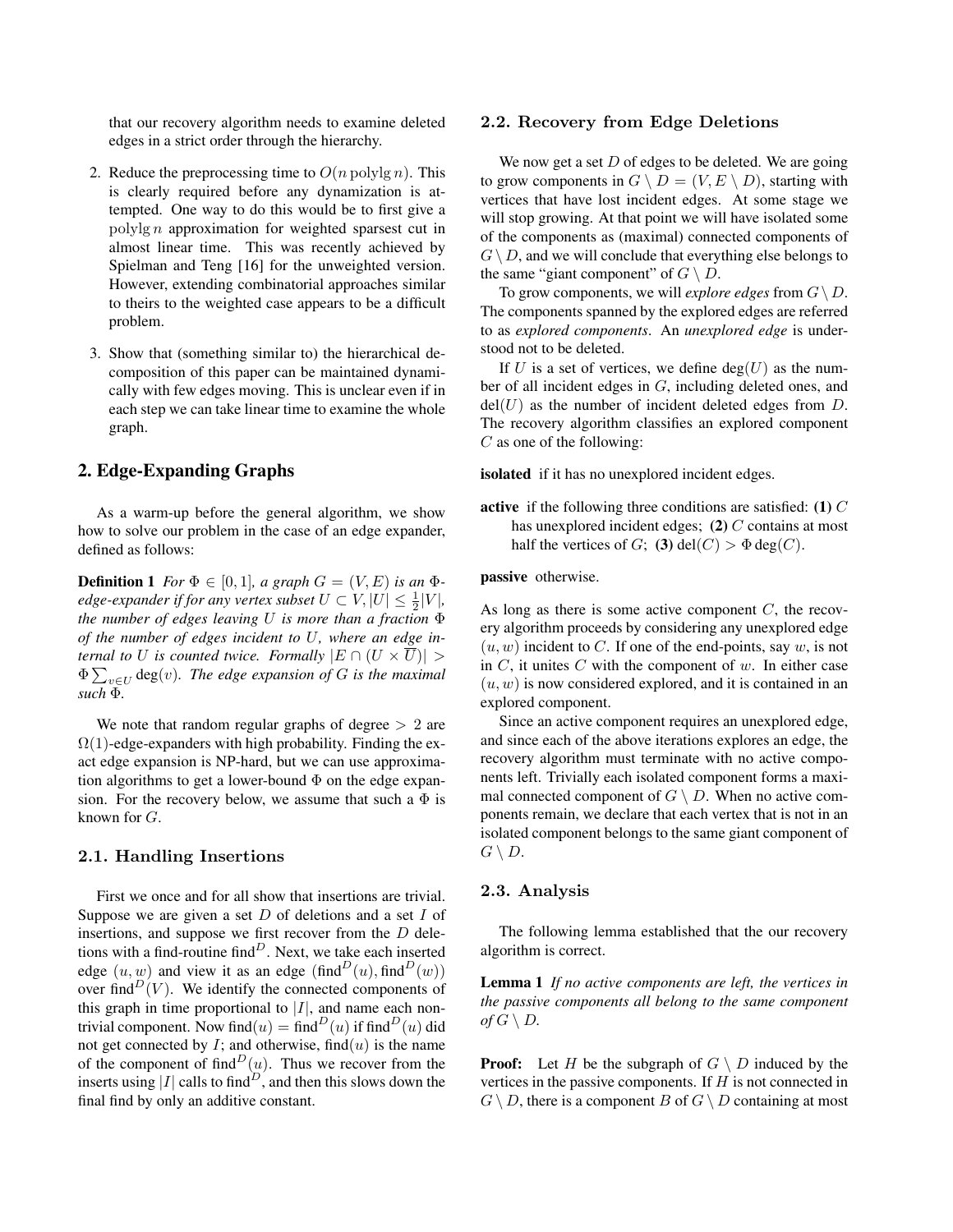half the vertices. The vertices in the same passive component are connected, so  $B$  must be the disjoint union of some passive components. For each of these passive components C, we know that  $del(C) \leq \Phi deg(C)$ , but then  $del(B) \leq \Phi deg(B)$ . However, G was a  $\Phi$ -edge-expander, and  $|B| \leq n/2$ , so G had more than  $\Phi$  deg(B) edges leaving B. With del(B)  $\leq \Phi$  deg(B), we conclude that  $G \setminus D$ has some edge leaving  $B$ , contradicting that  $B$  is a maximal connected component of  $G \setminus D$ .

The next lemma will be used to bound the running time needed by the recovery.

Lemma 2 *The number of edges explored is at most* 2/Φ *times the number of edges deleted.*

Proof: For the amortization, we consider *final active components*, meaning active components that never again becomes part of an active component. The final active components are thus disjoint. If an edge  $(u, w)$  is explored, it is because an endpoint  $u$  is in an active component, and then there must be a last active component  $C$  containing u. We allow here that the edge  $(u, w)$  was explored before C was created by the union of other components. Each explored edge is thus counted in the degree of at least one last active component  $C$ , and since  $C$  is active,  $deg(C) < del(C)/\Phi$ . The factor 2 comes from that fact that each deleted edge makes a contribution in two end-points.

Theorem 3 *Given a* Φ*-edge-expander* G*, after linear time preprocessing, we can recover from the deletion of* d *edges in*  $O(\frac{d}{\Phi} \cdot \alpha(\frac{d}{\Phi}, d))$  *time, and subsequently answer* find $(\cdot)$ *queries in constant time.*

**Proof:** The component number of each vertex, returned by find( $\cdot$ ), is stored in an array, which is initialized to 0 at preprocessing (all vertices are in the giant component). Since each isolated component is spanned by explored edges, the recovery algorithm only need to change  $O(d/\Phi)$  entries in this table. In the preprocessing phase, we compute an array with the degrees  $deg(u)$ . At recovery time, we can compute all nonzero del(u) in  $O(d)$  time. During the recovery exploration, we maintain a queue of active components, and a concatenation of the incidence lists for each component. To know whether an edge goes outside an active component, we maintain a union-find data structure [3, 17] over vertices in the explored components.

The running time is dominated by the calls to the unionfind data structure. By Lemma 2 we have at most  $2d/\Phi$ such calls, hence a recovery time of  $O(d/\Phi \cdot \alpha(d/\Phi))$ . We can improve this to  $O(d/\Phi \cdot \alpha(d/\Phi, d))$ , where  $\alpha(d/\Phi, d)$ is  $O(1)$  if e.g.  $\Phi = \Omega(\lg^* n)$ . At preprocessing, we choose an arbitrary spanning tree  $T$ , and explore non-deleted

edges of this tree before exploring any other edges. In the tree, the union-find data structure spends only constant time per operations [7]. Afterward, we can have  $d/\Phi$ finds, but only d unions in the regular union-find structure.  $\blacksquare$ 

# 3. General Graphs

### 3.1. Edge-Expanding Hierarchies

Our strategy is to decompose a general graph into a "hierarchy of expanders", and apply the above recovery algorithm. During preprocessing of the input graph  $G = (V, E)$ , we assign each edge  $e \in E$  to a level  $\ell(e) > 0$ . The graph  $|G|_i$  is induced by the edges of level i. We define  $|G| \leq i$  ,  $|G| \leq i$ etc. in the intuitive fashion, and extend the notation freely to other objects (e.g. deg<sub>>i</sub> counts degrees in  $G|_{\geq i}$ ). Note that  $G|_{\leq 0}$  consists of singleton vertices.

The *hierarchy* is a rooted tree whose height h is the maximal level of an edge. On level  $i = 0, \ldots, h$  of the hierarchy (tree), we have the components of  $G|_{\leq i}$ , and the parent of such a component C is the component of  $G|_{\leq i+1}$  subsuming it.

The goal of preprocessing is to assign levels which induce a Φ-edge-expander hierarchy:

Definition 2 *A* hierarchical level-i cut *is defined by a subset* U *with at most half of the vertices of a component* C *of*  $G|_{\leq i}$ . The density *of the cut is the ratio of the number of cut edges leaving* U*, over the number of all level* i *edges incident to U, i.e.*  $|E_{\leq i} \cup (U \times \overline{U})| / \sum_{v \in U} deg_i(v)$ *. We have a* Φ-edge-expander hierarchy *if, for each level* i*, there is no hierarchical level-i cut with density*  $\leq \Phi$ *.* 

Note that for the above density, we compare *all* cut edges from  $G|_{\leq i}$ , i.e. edges from all levels up to i, against the incident edges on level  $i$  alone. This accounting is crucial to our efficient recovery algorithm. In [8], the level-i cuts were well-behaved in that they could not cut components of  $G|_{\leq i}$ . They only counted cut edges on level i against incident edges on level  $i$ , and that sufficed for their amortized and randomized algorithm. It our case, reasoning about the cuts is more tricky, but we can still adapt the accounting scheme from [8] to show the existence of a  $1/(2 \lg n)$ -edgeexpander hierarchy with at most  $\lg m + 1$  levels.

Below, we will sometimes refer to the Φ-edge-expanders considered in the last section as *flat* Φ-edge-expanders, so as to more clearly distinguish them from the expander hierarchies defined over arbitrary graphs. If a graph  $G$  is itself a flat Φ-edge-expander, we get a Φ-edge-expander hierarchy of height 1, if we simply assign all edges to level 1.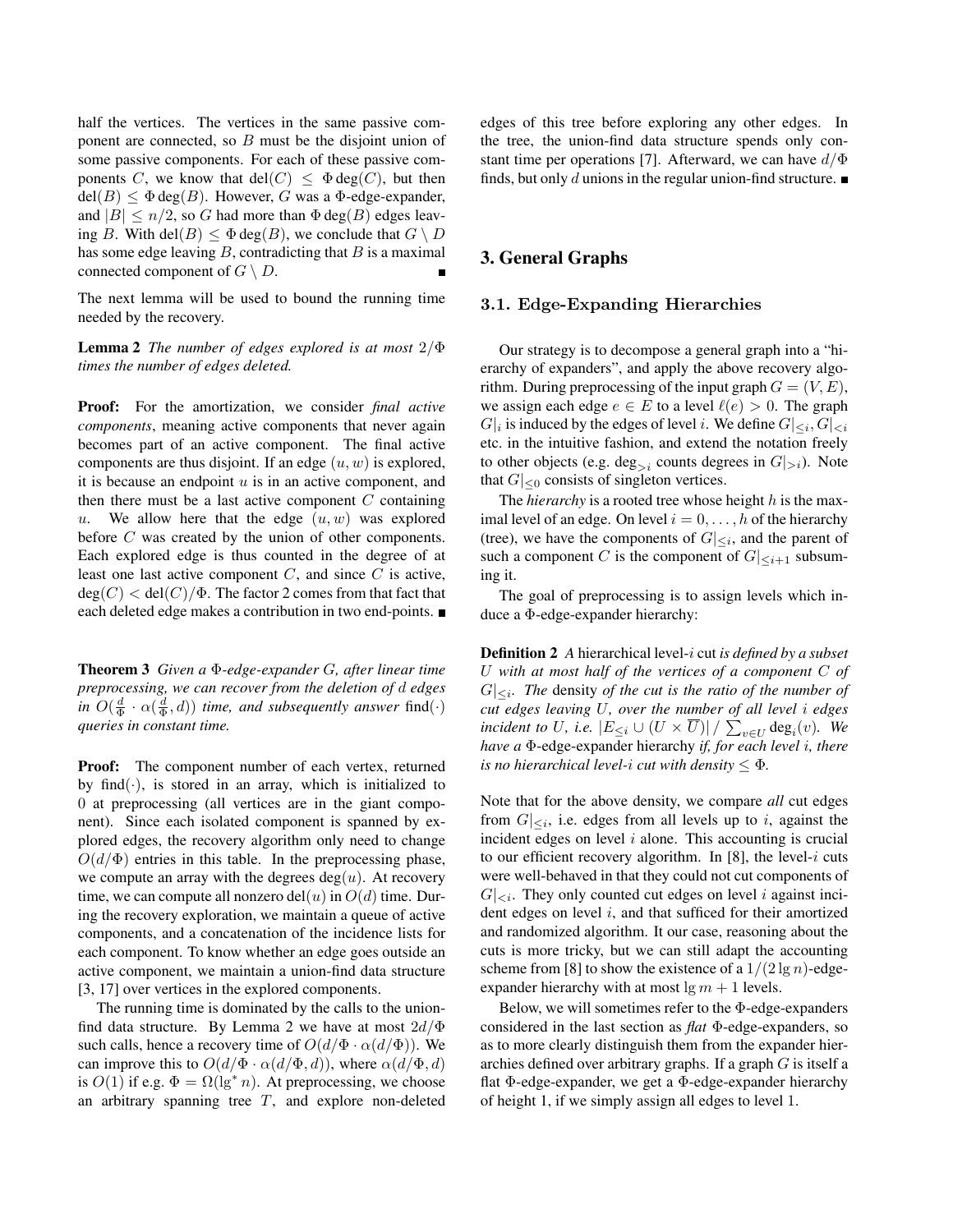### 3.2. Constructing the Hierarchy

Given an arbitrary graph  $G$ , we start with all edges on level 1. We say we promote a hierarchical level- $i$  cut if for all cut edges, we increase their level to  $i + 1$ . The following lemma states that the number of levels remain logarithmic as long as we only promote cuts of density at most  $1/(2 \lg n).$ 

Lemma 4 *If all edges start at level* 1*, and we only promote hierarchical cuts of density at most* 1/(2 lg n)*, then the height is at most*  $1 + \lg m$ *.* 

**Proof:** Let  $m_i$  be the number of edges that end up on level i *or higher*. Since the level of an edge can only go up, this is a bound for the number of edges at level  $i$  or higher at any moment of time before the end. We have  $m_1 = m$ by the starting conditions. Inductively, we will prove that  $m_{i+1} \leq m_i/2$ . In particular, this will imply that we can get at most  $\lg m + 1$  nonempty levels.

Consider a hierarchical cut on level  $i$ . When the cut edges are moved up to level  $i+1$ , we want to pay \$1 for each edge by charging the current level- $i$  edges within the smaller side of the cut. By the sparsity guarantee, each level- $i$  edge on the smaller side has to pay at most  $1/(2 \lg n)$ . Now, how many times can one level- $i$  edge be charged? Each time this happens, the smaller side of the cut becomes a new connected component in  $G|_{\leq i}$  because the cuts are hierarchical. This component is half the size of the old component of  $G|_{\leq i}$  which contained the charged edge. Furthermore, such a component size cannot increase, because edges only move up. Then, a fixed edge can only be charged  $\lg n$  times while it is at level  $i$ . This means that edges at level  $i$  pay at most 1/2 for edge promotions over time, so  $m_{i+1} \leq m_i/2$ .  $\blacksquare$ 

Lemma 4 implies that promoting cuts of density below  $1/(2 \lg n)$  is a bounded process, leading to at most  $O(m \lg m)$  increases to edge levels. Hence, we are free to promote any hierarchical level-i cut of density  $1/(2 \lg n)$ that we identify, eventually leading to a  $1/(2 \lg n)$ -expander hierarchy. This shows that such a hierarchy exists.

Finding a sparse hierarchical level- $i$  cut of a component from  $G|_{\leq i}$  can be done using a weighted sparsest cut algorithm. We assign to each vertex a weight corresponding to number of incident level-i edges. Using  $\gamma$ -approximation algorithm for this weighted sparsest cut problem, we are guaranteed to find a cut of sparsity at most  $1/(2 \lg n)$  if there is one with sparsity at most  $1/(\gamma \cdot 2 \lg n)$ . Repeating this as long as possible, we exclude all hierarchical level- $i$ cuts of density  $1/(\gamma 2 \lg n)$ . Then, we have a  $1/(\gamma \cdot 2 \lg n)$ expander hierarchy, which by Lemma 4 has at most logarithmic height. We have shown:

Lemma 5 *Using an* γ *approximation algorithm for vertexweighted sparsest cut, we can construct a*  $1/(\gamma \cdot 2 \lg n)$ *edge-expanding hierarchy of height most* lg m + 1*. If the approximation algorithm runs in polynomial time, then so does the preprocessing algorithm.*

The sparsest cut algorithm of [1] allows vertex weights and has an approximation factor of  $\gamma = O(\sqrt{\lg n})$ . This leads to a  $1/O(\lg^{3/2} n)$ -expander hierarchy with  $\lg m + 1$ levels in polynomial time.

### 3.3. Recovery from Edge Deletions

Starting with a  $\Phi$ -edge-expanding hierarchy of height h, we will show how to recover from the deletion of a set D of d edges, relating the number of operations to  $\Phi$ , h, and d. We now describe the algorithm at an abstract graph theoretic level, leaving implementation details to later. The recovery is going to be done bottom–up in the hierarchy, on levels  $i = 1, \ldots, h$ . When we start on level i, we assume that we know the new connected components of  $(G \setminus D)|_{\leq i}$ . The components on level  $i$  are still the old components of  $G|_{\leq i}$ . The parent of a new level- $(i-1)$  component is the old level- $i$  component subsuming it. If no edges of level  $\leq i$  were deleted from an old component H of  $G|_{\leq i}$ , then  $H$  remains a level-i component. Thus, it suffices to consider components H which lose some edges.

To find the connected (sub)components of  $(H \setminus D)|_{\leq i}$ , we essentially use the algorithm for flat edge expanders from Section 2.2, treating the components of  $(H \setminus D)|_{\leq i}$  as vertices. These vertices form the initial components to be grown by exploration of live level- $i$  edges. To grow components, we will explore level-i edges from  $H \setminus D$ . As before, explored components represent components spanned by the explored edges. The recovery algorithm classifies an explored component  $C$  as one of:

**isolated** if it has no unexplored incident edges at level  $\leq i$ .

active if the following three conditions are satisfied: (1) C has unexplored incident level  $i$  edges;

(2) C contains at most half the vertices from  $H$ ; (3)  $\text{del}_{\leq i}(C) > \Phi \cdot \text{deg}_i(C).$ 

#### passive otherwise.

The recovery algorithm runs as long as there is some active component  $C$ . It considers any unexplored level- $i$  edge incident to  $C$ , and unites  $C$  with another component if the edge leaves C. Since each iteration explores an edge, the recovery algorithm must terminate with no active components left. Each isolated component forms a component of  $H \setminus D$ . When no active components remain, we declare that each vertex that is not in an isolated component belongs to the same giant component of  $H \setminus D$ .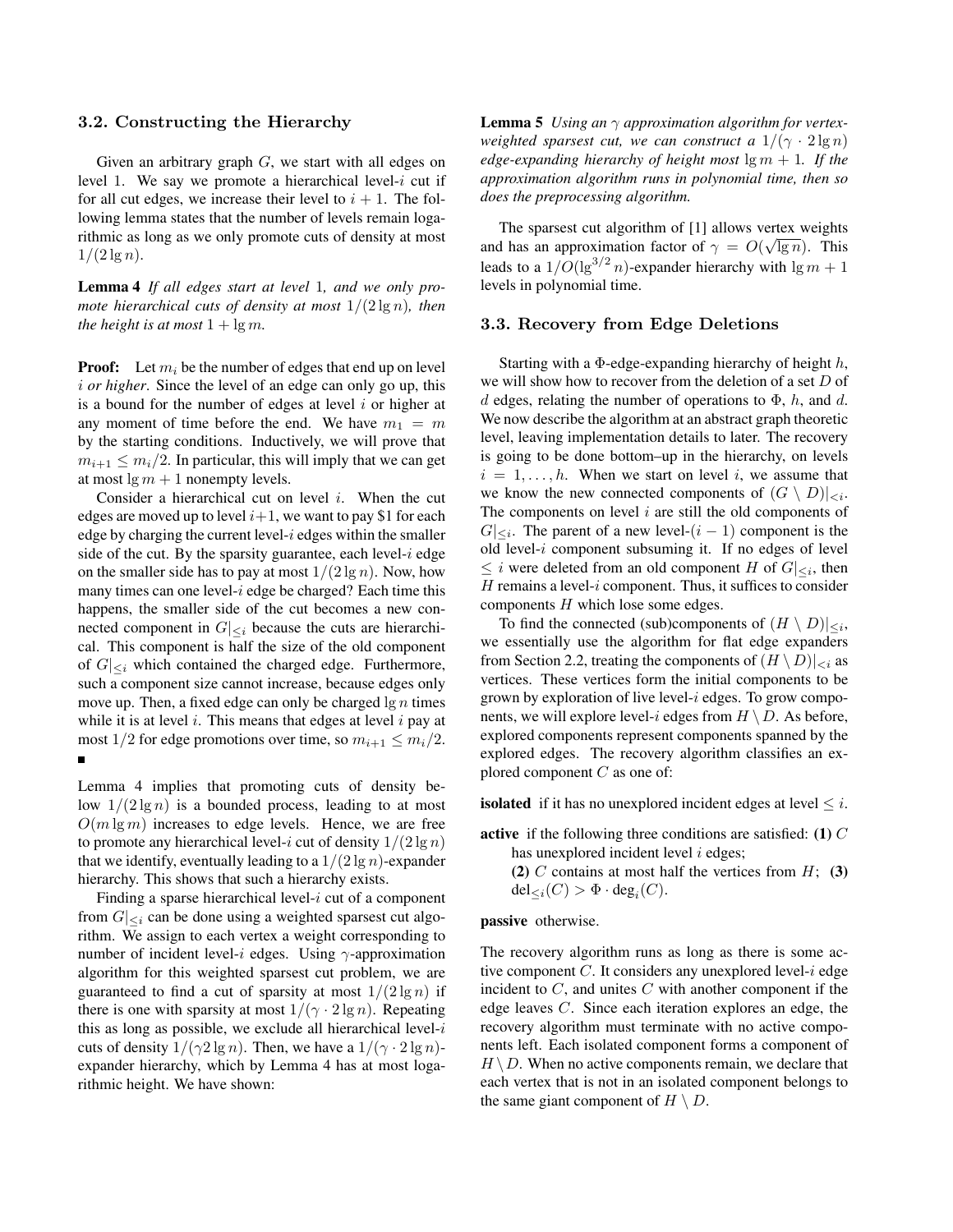Returning to the hierarchy, we create a new node in the tree at level i, for each isolated component C of  $H \setminus D$ . The parent of each node is the old parent of  $H$ . The old level-i node that represented  $H$  will now represent the giant component of  $H \setminus D$ . For each isolated component C, we have explored edges connecting the level- $(i - 1)$  components it subsumes. We make the new node for C the new parent of these nodes at level  $i - 1$ .

On the highest level  $h$ , we end up with a root node for each component of  $G \setminus D$ . If the preprocessing algorithm stores the size of each component in its node of the hierarchy, the recovery algorithm can sum sizes along the way, and output the size of each connected component of  $G \setminus D$ . To answer a query find $(u)$ , we (conceptually) follow parent pointers from the hierarchy leaf corresponding to  $u$  to its root.

### 3.4. Analysis

Our analysis is similar to that for the flat hierarchy in Section 2.3. The following lemma shows correctness:

Lemma 6 *If no active components are left, the vertices in the passive components all belong to the same component of*  $H \setminus D$ .

**Proof:** Let I be the subgraph of  $H \setminus D$  induced by the vertices in the passive components. If  $I$  is not connected in  $H \setminus D$ , there is a component B of  $H \setminus D$  containing at most half the vertices. The vertices in the same passive component are connected, so B must be the disjoint union of some passive components. For each of these passive components C, we know that  $\text{del}_{\leq i}(C) \leq \Phi \text{deg}_i(C)$ , so del $\leq_i(B) \leq \Phi \deg_i(B)$ . However, H was a level- $i$ component in a  $\Phi$ -edge-expander hierarchy, and  $B$  contained at most half its vertices. Therefore B had more than  $\Phi \deg_i(B)$  edges at level  $\leq i$ , leaving it. With  $\text{del}_{\leq i}(B) \leq \Phi \text{deg}_i(B)$ , we conclude that  $H \setminus D$  has some edge level  $\leq i$  leaving B, contradicting that B is a maximal connected component of  $H \setminus D$ .

Lemma 7 *On every level* i*, the number of level-*i *edges explored is at most* 2d/Φ*.*

**Proof:** When an edge is explored, it belongs to an active component. Consider the final active component it belonged to, even if it was explored before this component was created. These final active components are disjoint. By definition, an active component  $C$  has  $\deg_i(C) < \text{del}_{\leq i}(C)/\Phi$ . Finally, the sum of  $\text{del}_{\leq i}(C)$  over the final active components is twice the number of deleted edges on levels  $\leq i$ .

#### 3.5. Implementation

We first describe an implementation using  $O(nh^2 + m)$ space,  $O(d(h^2 + h\alpha(d))/\Phi)$  update time, and  $O(h)$  query time. Remember that this ultimately means  $O(m + n \lg^2 n)$ space,  $O(d \lg^3 n)$  update time, and  $O(\lg n)$  query time. In the next section, we sketch how to improve all of these bounds.

Before the deletions arrive, we have the rooted tree representing the Φ-edge-expander hierarchy, with the nodes on level *i* identifying components of  $G|_{\leq i}$ . With each level *i* node  $C$ , we store the number of vertices in  $C$ , as well as the number  $\deg_i(C)$ . For each level  $j \geq i$ , the node C also stores pointers to the head and tail of a doubly linked list with the edges on level  $j$  incident to the component.

The representation of the lists of level- $j$  incident edges is in fact more subtle. For each level  $j$ , we in fact have single global list with level  $j$  edges appearing twice (once per end-point). This global list respects the hierarchy in the sense that the level- $i$  edges incident to a level- $i$  component  $C$  form a connected sublist. Then the node for  $C$  simply has pointers to the head and tail of this sublist in the global list. The most important effect of a single global list is that when a node reorganizes its sublist, this immediately impacts all other nodes whose sublists contain or are contained in the modified sublist.

When a set  $D$  of  $d$  deletions arrives, we remove  $D$  from the global incidence lists in  $O(d)$  time, and compute all the  $del_{\leq i}$  counters in  $O(dh)$  time. All such counters can be initialized to zero during preprocessing. We have now identified the nodes whose components lose any edges.

We are now going to implement the recovery on some level i, assuming this has already been done for levels up to  $i - 1$ . For each component C of  $(G \setminus D)|_{\leq i}$ , and each  $j \geq i$ , we assume that we have correct heads and tails for the list of level- $j$  edges incident to  $C$ . We no longer care about edges on level less than  $i$ , so we do not worry about these incidence lists.

We now have all the information for the recovery algorithm from Section 3.3. As in Theorem 3, we use unionfind to maintain the level  $i - 1$  components making up an explored component. When checking if the end-points of an edge  $(u, v)$  are in the same explored component, we first use the parent pointers of the hierarchy to find their components on level  $i - 1$  in  $O(h)$  time, and then we find the explored component in  $\alpha(d)$  time, spending  $O(h + \alpha(d))$ total time exploring an edge.

When an active component  $C$  is united with another component D, we add their counters and concatenate their lists of incident edges on levels  $j > i$ . That is, we make these sublists adjacent in the appropriate larger list of levelj edges. This takes constant time per level, so it does not affect the  $O(h + \alpha(d))$  time used to explore an edge.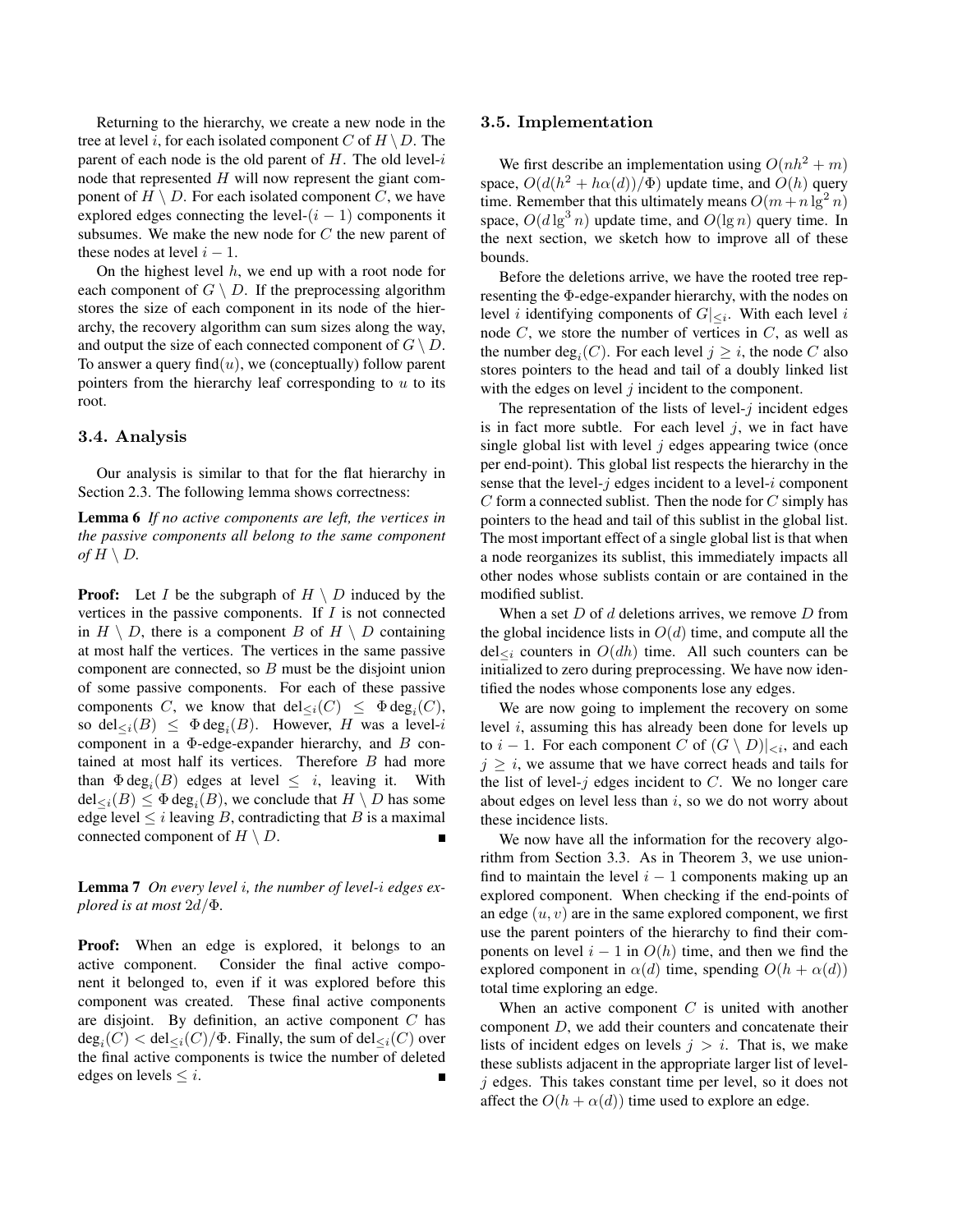When no active components remain, exploration is over, and we want to collect all the passive components in a giant component. As in Section 3.3, we let the giant component take over the node of the original level- $i$  component. This means that no parent pointer needs to be updated for the components on level  $i - 1$  which are subsumed by the giant component. For each isolated component, we create a new hierarchy node with the same parent as the giant component. Since we know the composition of each component, we can add parent pointers from the appropriate level- $(i-1)$ components to the isolated components on level  $i$ . Finally, we must obtain sublists of level- $j$  edges adjacent to the giant component. This is done by "extracting" each level- $j$ sublist for an isolated component, and reinserting is immediately after the sublist of the giant component.

### 3.6. Sketch of Further Refinements

**Query time.** We first improve the running time of find $(u)$ from  $O(h)$  to  $O(\lg h)$ . The idea is to binary search for the smallest i, such that the level-i ancestor  $C$  of  $u$ 's leaf has  $\text{del}_{\leq i}(C) > 0$ . Querying the level-*i* ancestor can be done in constant time. Knowing the lowest level affected by a delete is enough, because the update algorithm can go back down in the subtree of the hierarchy that it explored, and add a pointer to the final root of each node.

Recovery time. The update time can also be improved to  $O(d \lg^2 n \lg \lg n)$ , but details are more complicated. First, we need to find the level-i component for an end-point of an edge. Again, we binary search for the lowest explored ancestor. To go from there, we maintain a global union-find structure for all leaves of the explored subtree, which can find the current level- $i$  root for each leaf.

The real challenge is how to handle maintenance of level-j sublists in  $o(h)$  time. First observe that we can afford to pay for all level- $j$  edges incident to a final active component on level i. This can cover the cost of concatenations of nonempty sublists. Empty sublists can be avoided by storing a bitmap in every node marking such lists. After reaching the final active step, we may do a last union yielding a passive component. The  $O(h)$  time spent there can be amortized over the deletion creating the initial active component. Each deletion creates one active component per level (regardless of  $\Phi$ ), so we obtain an additive  $O(h^2) = O(\lg^2 n) \cos t$ .

Linear space. A first problem is that the tree of the hierarchy itself may use  $hn$  nodes, since it has n leaves and height h. Moreover, from each node, we maintain pointers to incidence sublists on up to h different levels. The main idea is to compress this information to linear, and then uncompress it on the fly during recovery.

For the hierarchy, we compress paths of degree-1 nodes, by only storing leaves and nodes whose original parents had degree at least 2. This means that if a node is not stored explicitly, it represents the same subgraph as its parent. The compressed hierarchy has less than 2n nodes.

A similar approach is taken for the incidence lists. For each node  $C$  and each level  $j$ , the information we wanted to store was the heads and tails of the sublist in the global level-j edge list, as well as the counter  $deg_j(C)$ . We will only store this information if the level- $j$  incidence list is non-empty and strictly smaller than that of the parent. Note that if the original parent has a strictly larger incidence list, then it must also have degree bigger than one and hence be an explicit node. Finally, for each explicit node, we store a bitmap occupying one word, which specifies on which levels we have incident edges. If we have incident edges on level  $j$ , but no explicit information, we inherit the list from our nearest ancestor with this information.

Putting together all these refinements we will obtain:

**Theorem 8** Let G be a graph on n vertices and  $\Phi \leq$ 1/ lg n*. Given a* Φ*-edge-expanding hierarchy for* G*, after linear time preprocessing, we can recover from the deletion of d* edges in  $O(d \lg n \lg \lg n / \Phi)$  *time and subsequently answer* find( $\cdot$ ) *queries in*  $O(\lg \lg n)$  *time.* 

*An edge expander hierarchy with*  $\Phi = 1/(\gamma \cdot 2 \lg n)$ *can be constructed by a polynomial number of calls to a* γ*approximation algorithm for vertex-weighted sparsest cut.*

Optimality of query time. Interestingly, we can argue a tight lower bound on the query time, based on our optimal lower bound for the predecessor problem [14]. Specifically, [14] implies that for a set of  $N$  integers in the universe  $\{1,\ldots,U\}$ , with say  $U^{\varepsilon} \leq N \leq U^{1-\varepsilon}$ , a data structure of size  $O(N \text{ polylg } U)$  cannot answer predecessor queries in less than  $\Omega(\lg\lg U)$  time.

Our hard instance will be a perfect binary tree over  $U$ leaves (thus,  $n, m = O(U)$ ). Given N numbers, let P be the union of the paths from the root to each one of the  $N$  leaves. We then perform  $d = O(N \lg U)$  deletes to the tree, removing all edges outside but incident to  $P$ . If these deletes run in  $O(d \text{ polylg } n) = O(N \text{ polylg } U)$  time, they effectively construct a data structure of  $O(N \text{ polylg } U)$  space, because they cannot write more memory cells. Thereafter, finding the component of a leaf is equivalent to finding the lowest ancestor in  $P$ . This is the longest prefix problem, which is equivalent to predecessor search.

## References

[1] S. Arora, S. Rao, and U. V. Vazirani. Expander flows, geometric embeddings and graph partitioning. In *Proc. 36th STOC*, pages 222–231, 2004.